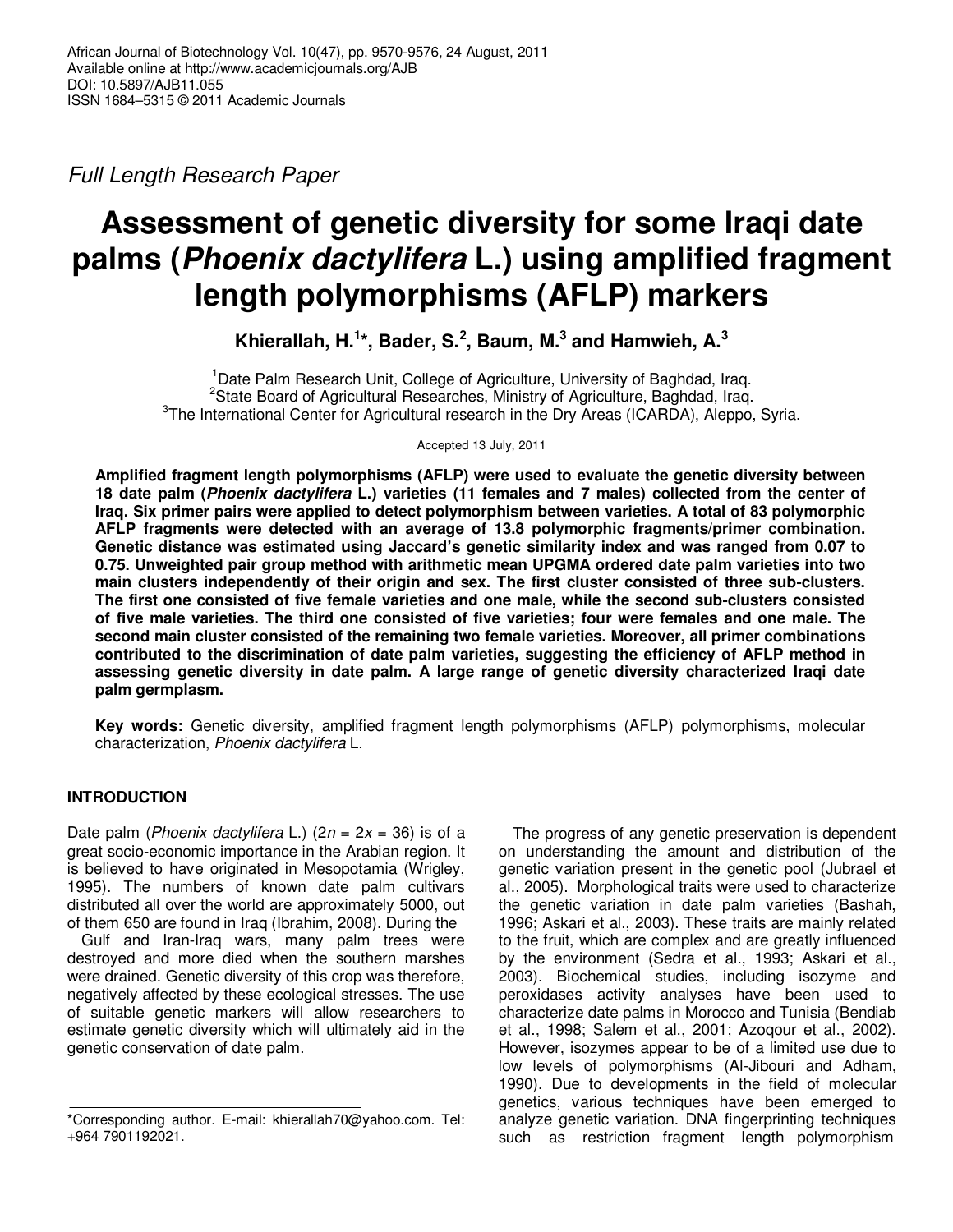| Variety        | Gender | Origin  |
|----------------|--------|---------|
| Barhi          | Female | Basrah  |
| Qul Husaini    | Female | Diyala  |
| Deari          | Female | Basrah  |
| Helawi         | Female | Basrah  |
| Shwethi Ahmer  | Female | Basrah  |
| Baw Adem       | Female | Diyala  |
| Leelwi         | Female | Basrah  |
| <b>Buliani</b> | Female | Baghdad |
| Qitaz          | Female | Diyala  |
| Um Al-Blaliz   | Female | Karbala |
| Meer Haj       | Female | Diyala  |
| Risasy         | Male   | Baghdad |
| Ghanami Akhder | Male   | Basrah  |
| Ghnami Ahmer   | Male   | Basrah  |
| Khekri         | Male   | Basrah  |
| Smeasmi        | Male   | Baghdad |
| Ghulami        | Male   | Diyala  |
| Greatli        | Male   | Baghdad |

Table 1. Name, gender and origin of the 18 date palm varieties of Iraq.

(RFLP), random amplified polymorphic DNA (RAPD), amplified fragment length polymorphism (AFLP), simple (short) sequence repeat (SSR) or microsatellites, representational difference analysis (RDA) and microchip technologies were widely used. Al-Khalifah and Askari (2003) analyzed the genetic diversity among 13 different cultivars of date palm using random amplified polymorphic DNA (RAPD) markers. Similar reports about date palm characterization are also known from North Africa (Sedra et al., 1998). AFLP method (Vos et al., 1995) has been used also for genetic fingerprinting and genetic mapping. AFLP fingerprinting was used to characterize 18 varieties of date palm from Iraq (Jubrael et al., 2005), 47 date accessions collected from eight locations in Egypt (El-Assar et al., 2005) and to evaluate the genetic diversity in 40 ecotypes of date palm collected from oases in Tunisia (Rhouma et al., 2007).

The aim of this study was the use of AFLP markers to identify the genotypes and genetic characterization of 18 date palm varieties of Iraq.

# **MATERIALS AND METHODS**

# **Plant materials**

A total of 18 well-defined reference Iraqi date palm varieties were collected from two date palm stations belonging to the Ministry of Agriculture. Nine female varieties were collected from Al-Mahaweel date palm station at Hilla Governorate south of Baghdad. The remaining nine varieties (2 females and 7 males) were collected from Al-Zaafarania Station in Baghdad. These varieties originated from four different regions of Iraq; Baghdad, Diyala, Karbala and Basrah (Table 1). AFLP analysis was carried out in the

biotechnology laboratories of the international center for agricultural researches in the dry areas (ICARDA), Aleppo, Syria.

#### **DNA extraction and AFLP analysis**

Total DNA was extracted from young and healthy leaves according to Benito et al. (1993) with some modifications. AFLP analysis was carried out by following the method of Vos et al. (1995), with few modifications. 250 ng of DNA from each sample was digested for 3 h at 37°C with 10 U each of two restriction enzymes, Tru 9I (recognition site 5' T**↓**TAA 3') and PstI (recognition site: 5' CTGCA**↓**G 3' ), in 20 µl final volume of the reaction mixture containing 1x one-phor-all buffer (Pharmacia Biotech, Uppsala, Sweden). After digestion, specific adapters were ligated with the DNA fragments by adding 3 µl of a solution containing 50 pmol of Tru 9I-adaptor and 5 pmol of PstI-adaptor, 0.3 U of  $T_4$  DNA-ligase, and 10 mM rATP in 1x one-for-all buffer. The incubation was continued for 3 h at 37°C. After ligation, the reaction mixture was diluted to 1:4 using sterile distilled water. Pre-selective amplification was performed in a reaction volume of 20 µl containing 50 ng of each of the two oligonucleotide primers (P00 and M00) corresponding to the  $Tru$  9I and PstI adaptors, 2  $\mu$ I of ligated-DNA, 1 U Taq polymerase and 1x PCR buffer (Roche, Mannheim, Germany 1999). Amplification was performed in a thermocycler (PE Applied Biosystems PCR 9600, Applied Biosystems, Foster City, CA, USA) programmed for 30 cycles, each cycle comprising 30 s at 94°C, 30 s at 60°C and 1 min at 72°C. The preamplified product was diluted to 1:4 then 2 µl was used as a template for selective amplification. Selective amplification was conducted using Tru 9I and PstI primer combination listed in Table 2. Amplification was performed in a thermocycler (PE Applied Biosystems PCR 9600) programmed for 36 cycles with the following cycle profile: a 30 s DNA denaturation step at 94°C, a 30 s annealing step and a 1 min extension step at 72°C. The annealing temperature was varied: in the first cycle it was 65°C; in each subsequent cycle for the next 12 cycles it was reduced by 0.7°C (touchdown PCR) and for the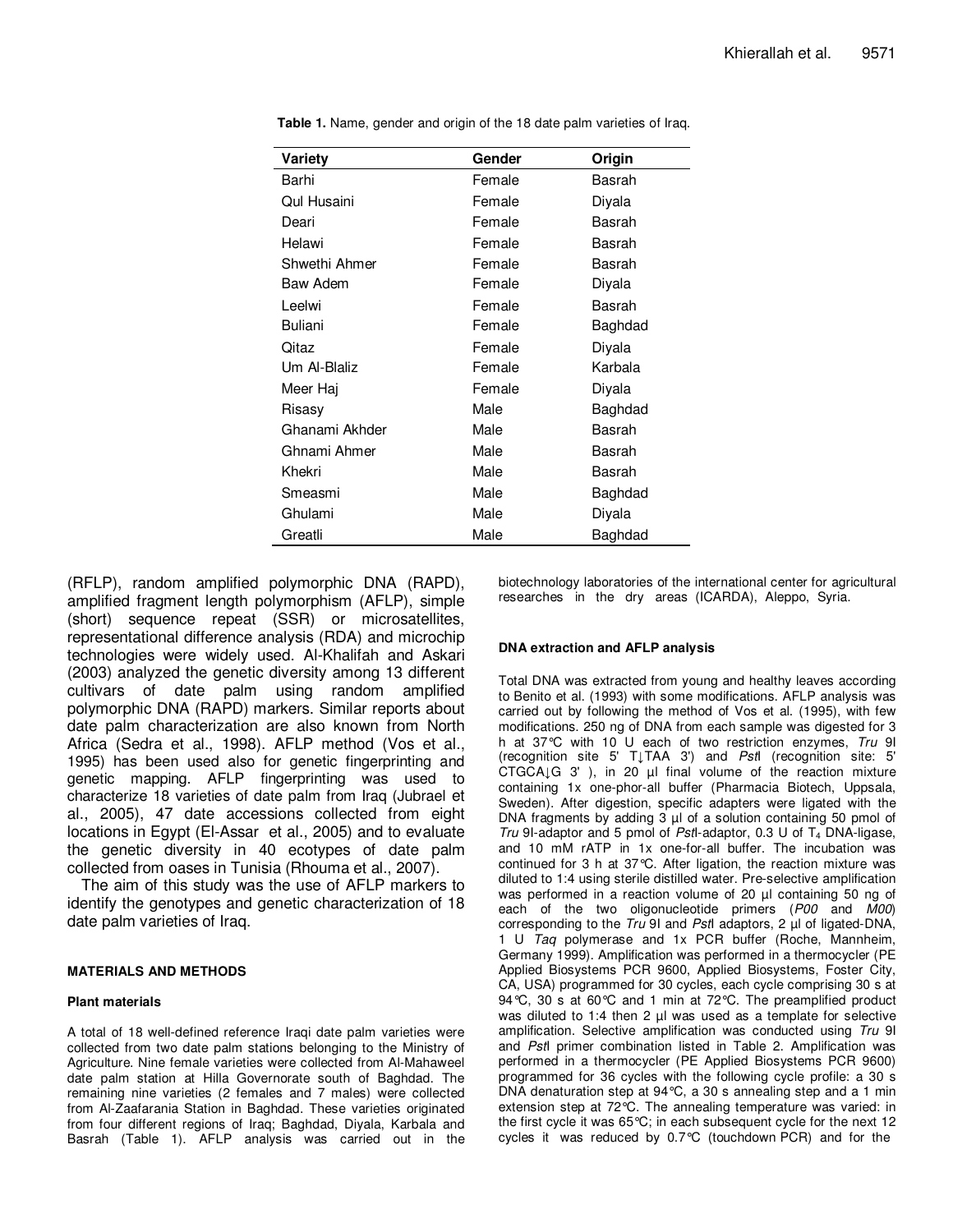| <b>Primer</b><br>combination | <b>Total fragment</b><br>(number) | % Primer<br>efficiency | Polymorphic<br>fragment (number) | % Polymorphsim | %Discrimination<br>power |  |
|------------------------------|-----------------------------------|------------------------|----------------------------------|----------------|--------------------------|--|
| P11-aa/M88-tgc               | 63                                | 25                     | 12                               | 19             | 14                       |  |
| P104-aagc/M95-aaaa           | 33                                | 13                     |                                  | 21             | 8                        |  |
| P74-ggt/M95-aaaa             | 46                                | 18                     | 26                               | 57             | 31                       |  |
| P11-aa/M95-aaaa              | 31                                | 12                     | 5                                | 16             | 6                        |  |
| P293-taca/M62-ctt            | 45                                | 18                     | 21                               | 47             | 25                       |  |
| P101-aacg/M95-aaaa           | 34                                | 13                     | 12                               | 35             | 14                       |  |
| Total                        | 252                               |                        | 83(33%)                          |                |                          |  |

**Table 2.** Number of fragments amplified, polymorphic bands, primer efficiency and discrimination power of the six primer combinations used for AFLP analysis.

**Table 3.** Major allele frequency, gene diversity and PIC estimated by AFLP markers in the 18 date palm varieties of Iraq.

| <b>Primer combination</b> | <b>Major allele</b><br>frequency | Range of gene<br>diversity | Average of gene<br><b>Diversity</b> | Range of<br><b>PIC</b> | Average of<br><b>PIC</b> |  |
|---------------------------|----------------------------------|----------------------------|-------------------------------------|------------------------|--------------------------|--|
| P11-aa/M88-tgc            | 0.75                             | $0.10 - 0.48$              | 0.29                                | $0.10 - 0.36$          | 0.23                     |  |
| P104-aagc/M95-aaaa        | 0.78                             | $0.10 - 0.48$              | 0.29                                | $0.10 - 0.36$          | 0.23                     |  |
| P74-ggt/M95-aaaa          | 0.72                             | $0.10 - 0.50$              | 0.30                                | $0.10 - 0.38$          | 0.24                     |  |
| P11-aa/M95-aaaa           | 0.75                             | $0.10 - 0.49$              | 0.30                                | $0.10 - 0.37$          | 0.24                     |  |
| P293-taca/M62-ctt         | 0.72                             | $0.10 - 0.50$              | 0.30                                | $0.10 - 0.38$          | 0.24                     |  |
| P101-aacg/M95-aaaa        | 0.70                             | $0.20 - 0.50$              | 0.35                                | $0.18 - 0.38$          | 0.28                     |  |
| Mean                      |                                  |                            | 0.31                                |                        | 0.25                     |  |

remaining 23 cycles, it was 56°C. The amplified products were separated on 6% denaturing polyacrylamide gels. DNA fragments were visualized by silver staining using silver staining kit (Promega, 1993) as described by the supplier. Silver-stained gels were scanned to capture digital images for the gels after air drying.

# **Data analysis**

Total bands numbers were scored visually. Polymorphic bands were also scored. Polymorphism percentage was calculated by dividing number of polymorphic bands amplified by the total number of bands amplified by the same primer combination. Discrimination power for each primer combination was calculated by dividing the number of polymorphic bands amplified by primer combination by the total number of polymorphic bands obtained. AFLP bands were visually scored as present (1) or absent (0) to create the binary data set. Major allele frequency, gene diversity and polymorphism information content (PIC) and genetic distance between the 18 varieties were estimated using software PowerMarker V3.25 (Liu and Muse, 2005). For the genetic similarity analysis, Jaccard's coefficient of similarity (Jaccard, 1908) was used. A dendrogram was generated by cluster analysis using the unweighted pair group method of the arithmetic averages (UPGMA). Principal coordinated analysis (PCA) was also carried out to show multiple dimension of the distribution of the accessions in a scatter-pot by PAST software version 1.62 (Hammer et al., 2001)

# **RESULTS**

A total of 252 easily scorable bands were generated from six selective AFLP primer combinations (Table 2). The

number of amplified fragments per variety varied from 31 to 63 with an average of 42 fragments per primer combination. Among the 252 fragments scored across all the varieties, 83 bands (33%) were polymorphic for at least one of the varieties. The primer combination P74/M95 amplified 26 polymorphic bands (57% polymorphism) showing the highest discrimination power (31%) and the primer combination Pl1/M95 amplified only five (16% polymorphism) with only 6% discrimination power (Table 2). Major allele frequencies of the selective primer combinations are shown in Table 3. The primer combination P104/M95 had 0.78 allele frequency, while it was 0.70 in P101/M95. The average Nei's gene diversity (Nei, 1973) detected by different primer combinations also varied (Table 3). The range of genetic diversity value was ranged from 0.29 (P11/M88 and P104/M95) to 0.35 (P101/M95) with a total average of 0.31. Polymorphism information content (PIC) also ranged from 0.23 (P11/M88 and P104/M95) to 0.28 (P101/M95) with total average of 0.25 PIC. The pair-wise Jaccard's genetic similarity index (Jaccard, 1908) was calculated for the 83 polymorphic fragments of the 18 varieties (Table 4). It varied among varieties between 0.075 to 0.755. The variety 'Ghulami' was highly divergent from 'Deari' and closely related to 'Ghnami Ahmer' which was very closely related to 'Ghnami Akhder'. UPGMA ordered the date palm varieties into two main clusters irrespective of their origin and gender at similarity levels of 0.42 (Figure 1). The first cluster consisted of three sub-clusters at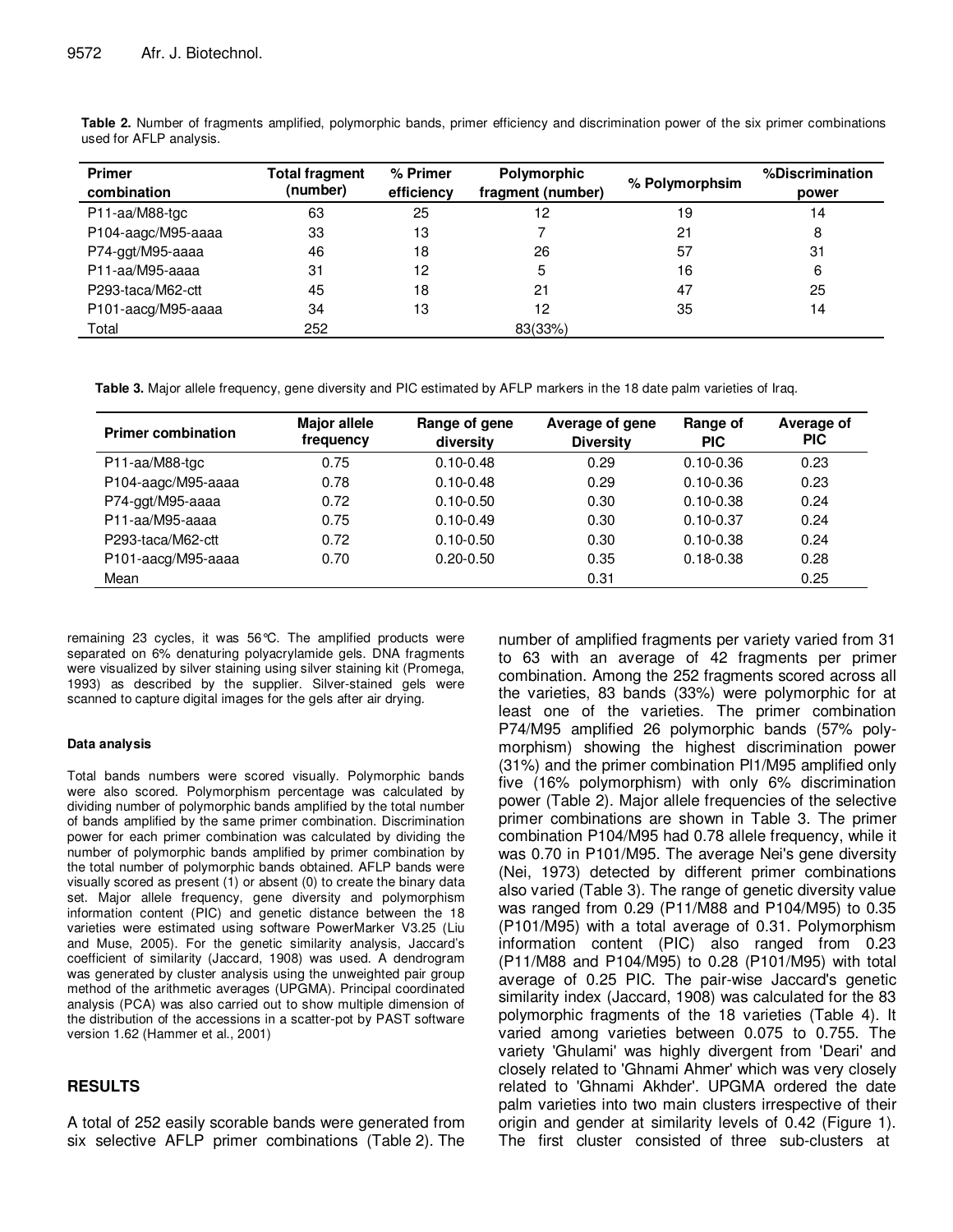|               | Ghnami | Ghnami | UmAl-         | Baw   | Buliani | Barhi | Deari | Ghulami | Helawi | Qul     | Khekri | Qitaz | Greatli | Leelwi | Meer  | <b>Risasy</b> | <b>Shwethi Ahmer</b> | Smeasmi |
|---------------|--------|--------|---------------|-------|---------|-------|-------|---------|--------|---------|--------|-------|---------|--------|-------|---------------|----------------------|---------|
|               | Ahmer  | Akhder | <b>Blaliz</b> | Adem  |         |       |       |         |        | Husaini |        |       |         |        | Haj   |               |                      |         |
| Ghnami Ahmer  | 0.000  |        |               |       |         |       |       |         |        |         |        |       |         |        |       |               |                      |         |
| Ghnami Akhder | 0.075  | 0.000  |               |       |         |       |       |         |        |         |        |       |         |        |       |               |                      |         |
| Um Al-Blaliz  | 0.324  | 0.393  | 0.000         |       |         |       |       |         |        |         |        |       |         |        |       |               |                      |         |
| Baw Adem      | 0.548  | 0.635  | 0.487         | 0.000 |         |       |       |         |        |         |        |       |         |        |       |               |                      |         |
| Buliani       | 0.412  | 0.487  | 0.324         | 0.324 | 0.000   |       |       |         |        |         |        |       |         |        |       |               |                      |         |
| Barhi         | 0.393  | 0.507  | 0.487         | 0.569 | 0.468   | 0.000 |       |         |        |         |        |       |         |        |       |               |                      |         |
| Deari         | 0.590  | 0.681  | 0.527         | 0.612 | 0.635   | 0.376 | 0.000 |         |        |         |        |       |         |        |       |               |                      |         |
| Ghulami       | 0.260  | 0.292  | 0.412         | 0.487 | 0.358   | 0.569 | 0.755 | 0.000   |        |         |        |       |         |        |       |               |                      |         |
| Helawi        | 0.376  | 0.449  | 0.393         | 0.507 | 0.308   | 0.507 | 0.468 | 0.358   | 0.000  |         |        |       |         |        |       |               |                      |         |
| Qul Husaini   | 0.376  | 0.487  | 0.430         | 0.507 | 0.412   | 0.507 | 0.507 | 0.393   | 0.341  | 0.000   |        |       |         |        |       |               |                      |         |
| Khekri        | 0.156  | 0.156  | 0.358         | 0.468 | 0.376   | 0.468 | 0.635 | 0.260   | 0.412  | 0.412   | 0.000  |       |         |        |       |               |                      |         |
| Qitaz         | 0.468  | 0.507  | 0.487         | 0.341 | 0.260   | 0.449 | 0.658 | 0.449   | 0.358  | 0.393   | 0.507  | 0.000 |         |        |       |               |                      |         |
| Greatli       | 0.308  | 0.341  | 0.358         | 0.507 | 0.412   | 0.468 | 0.548 | 0.292   | 0.308  | 0.412   | 0.341  | 0.430 | 0.000   |        |       |               |                      |         |
| Leelwi        | 0.412  | 0.487  | 0.393         | 0.430 | 0.341   | 0.468 | 0.590 | 0.430   | 0.341  | 0.487   | 0.412  | 0.393 | 0.412   | 0.000  |       |               |                      |         |
| Meer Haj      | 0.244  | 0.276  | 0.358         | 0.681 | 0.376   | 0.393 | 0.590 | 0.358   | 0.276  | 0.341   | 0.376  | 0.430 | 0.276   | 0.449  | 0.000 |               |                      |         |
| Risasy        | 0.156  | 0.156  | 0.358         | 0.507 | 0.449   | 0.430 | 0.635 | 0.292   | 0.412  | 0.487   | 0.244  | 0.468 | 0.308   | 0.449  | 0.276 | 0.000         |                      |         |
| Shwethi Ahmer | 0.393  | 0.468  | 0.376         | 0.612 | 0.324   | 0.412 | 0.569 | 0.412   | 0.292  | 0.430   | 0.468  | 0.449 | 0.292   | 0.324  | 0.292 | 0.468         | 0.000                |         |
| Smeasmi       | 0.358  | 0.358  | 0.376         | 0.487 | 0.358   | 0.487 | 0.612 | 0.341   | 0.358  | 0.590   | 0.324  | 0.412 | 0.358   | 0.292  | 0.393 | 0.393         | 0.376                | 0.000   |

**Table 4.** Genetic distance's values among the 18 date palm varieties of Iraq as revealed by AFLP analysis.

similarity levels of 0.50. The first one consisted of five female varieties (Helawi, Meer Haj, Shwethi Ahmer, Qul Husaini, Um Al-Blaliz) and one male 'Greatli'. The second sub-clusters consisted of five male varieties (Risasy, Ghnami Ahmer, Ghanami Akhder, Khekri and Ghulami). The third consisted of five varieties, four were females: Baw Adem, Buliani, Qitaz, Leelwi and one male 'Smeasmi'. The second main cluster consisted of the remaining two female varieties Deari and Barhi. In order to confirm these results, the data were analyzed by multivariate PCA. The scatter diagram of the first two (PC1 and PC2) based on 252 AFLP bands is shown in Figure 2. The results

exhibited the same four clusters of varieties as in the dendrogram.

# **DISCUSSION**

Genetic identification of date palm cultivars using morphological markers is usually not possible until fruits are produced and frequently requires a large set of phenotypic data that is often difficult to assess and some-times variable due to environmental influences (Sedra, 2001; Sedra et al., 1998). DNA fingerprinting techniques have an advantage in that the DNA content of a cell is independent of environmental conditions, organ specificity and growth stage (Ainsworth et al., 1996).

 None of the diagnostic marker techniques so far applied to organisms has fulfilled all of the requirements in terms of cost, ease of use and cultivar identification. However, AFLPs satisfy more conditions than any other technique and are becoming the tool of choice for many applications and organisms. The advantage of AFLP is that, its utility can be assessed with a small number of primer pairs that can be extended for more studies. AFLP is a powerful DNA fingerprinting technique that uses PCR to amplify a limited set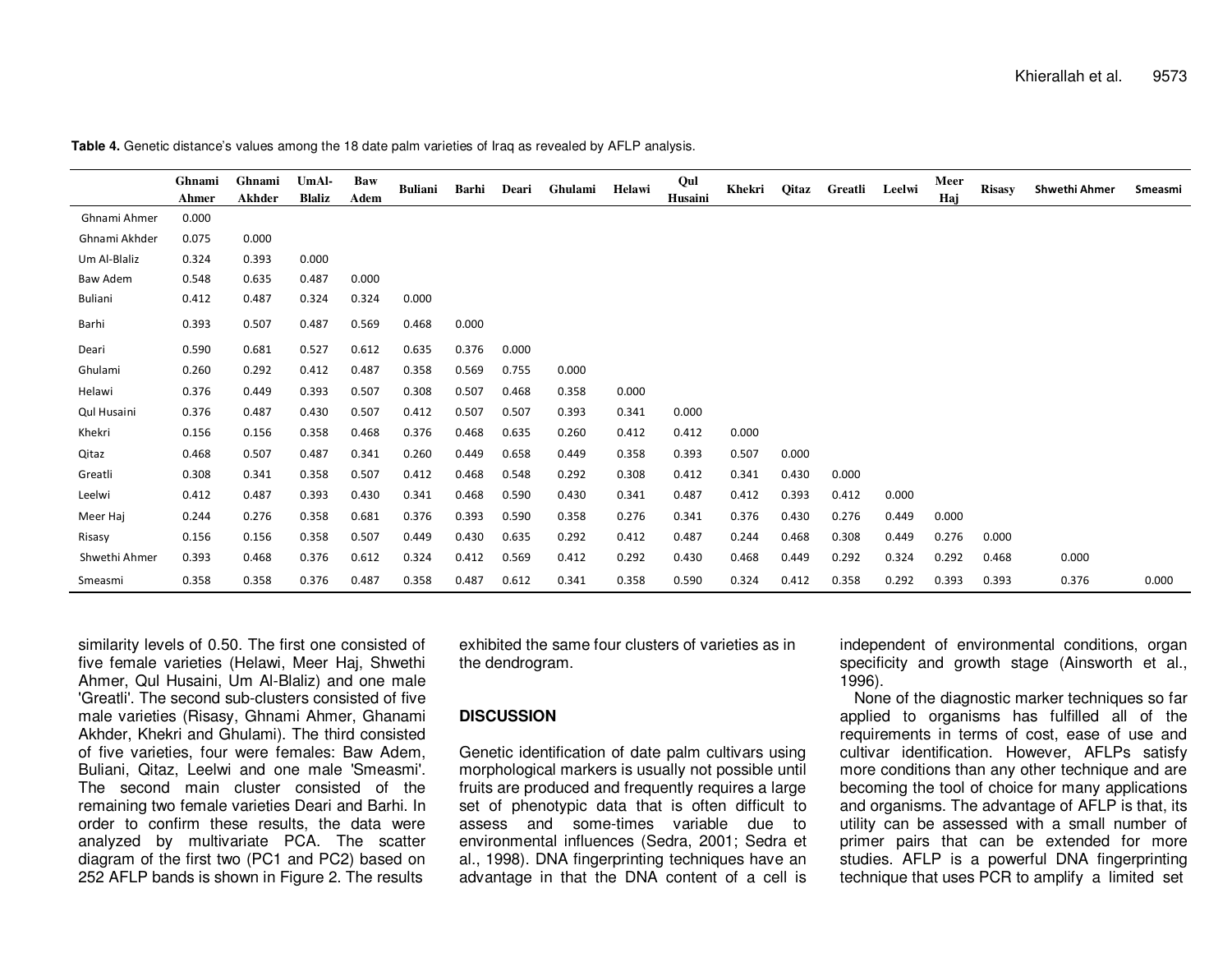

**Figure 1.** Genetic relationships among the 18 date palm varieties estimated by AFLP analysis.

of DNA fragments from a specific DNA sample (Blears et al., 1998; Vos et al., 1995). The reliability of the RFLP technique is combined with the power of PCR. Our AFLP marker study showed that all primer combinations used in this study were effective in distinguishing date palm varieties when used individually, revealing high level of polymorphism. Jaccard's genetic similarity index showed clusters that consisted of five male varieties. Two of these varieties 'Ghnami Ahmer and Ghanami Akhder' were very closely related with 85% similarity reflecting high similarity in their morphological traits (Ibrahim, 2008). Results also showed that there is large genetic diversity among the studied date germplasm. Jubrael et al. (2005) reported that high level of intervarietal polymorphism among another 18 Iraqi date palm varieties could be partly due to the strong out-crossing mechanism in this species, which is likely to increase the degree of

polymorphism. Iraqi date palm varieties have been grown in Iraq for many years. However, Jaccard's similarity index and PCA revealed diverse relationships among them. In addition, the topology of the dendrogram and the distribution of varieties by PCA analysis showed that a typically continuous genetic diversity characterizes Iraqi date palm germplasm. In fact, the varieties were clustered independently of their geographic origin in spite of their phenotypic distinctiveness.

In conclusion, AFLP is a powerful method to discriminate date palm genotypes and to assess genetic diversity in this fruit crop. Obviously, this would be enhanced by using more primer sets and/or larger number of male varieties. Work is currently in progress to discover AFLP markers linked to agronomic traits, as well as those involved in sex determination in date palm. Such markers would be important to assist in the selection or to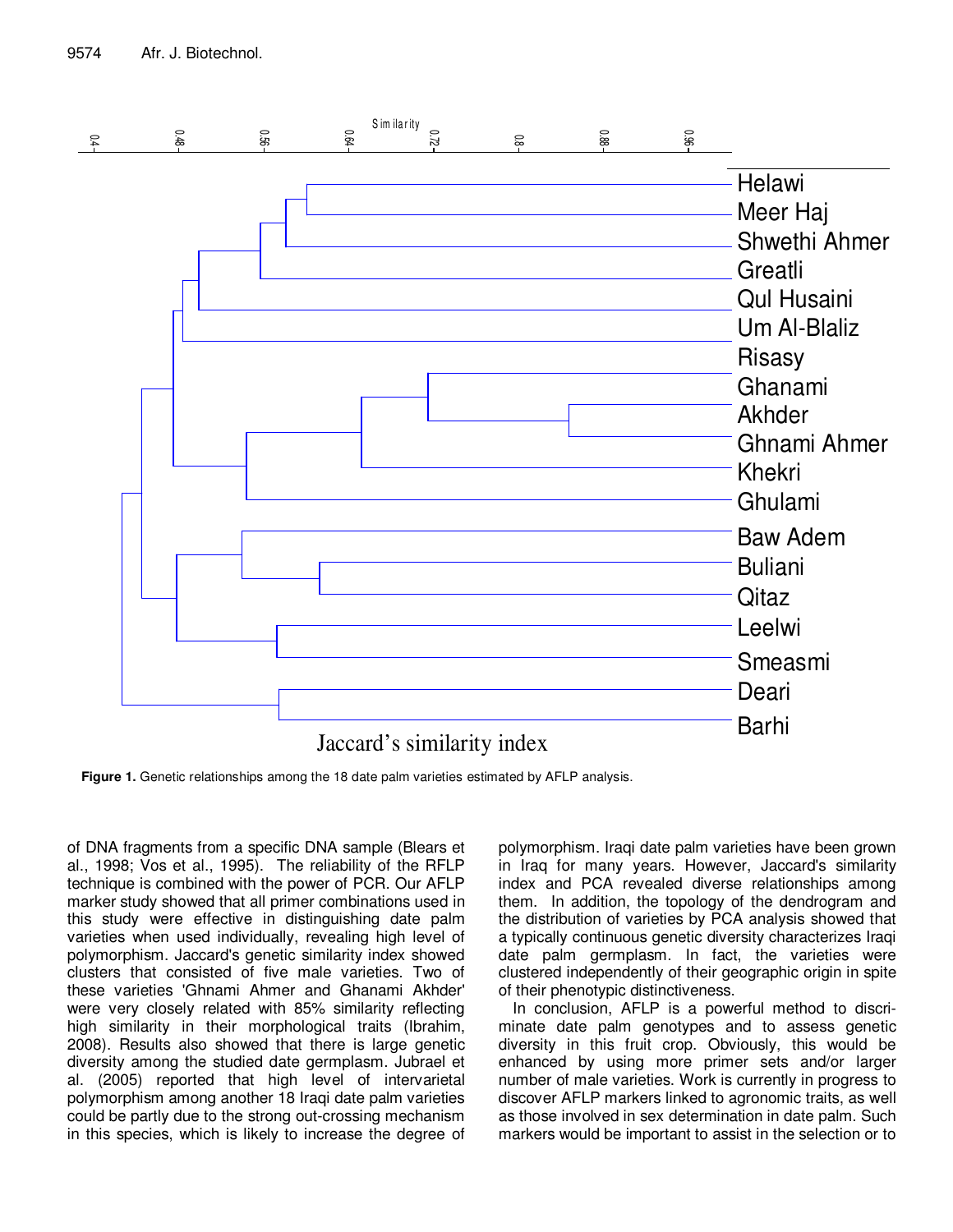

**Figure 2.** Principle component analysis of the 18 date palm varieties estimated by AFLP markers.

improve cultivation of this fruit crop.

#### **REFERENCES**

- Ainsworth C, Beynon J, Buchanan-Wollaston V (1996). Techniques in Plant Biology: The Practical Manual. Wye College, University of London.UK
- Al-Jibouri A, Adham K (1990). Biochemical classification of date palm male cultivars, J. Hort. Sci., 65: 725–729.
- Al-Khalifah N, Askari E (2003). Molecular phylogeny of date palm (Phoenix dactylifera L.) cultivars from Saudi Arabia by DNA fingerprinting. Theor. Appl. Genet., 107: 1266-1270.
- Askari E, Al-Khalifah T, Al-Hafidh Y, Khan F, Al-Hindi A, Okawara R (2003). Molecular phylogeny of seven date palm (Phoenix dactylifera L.) cultivars by DNA fingerprinting, Pak. J. Bot., 35: 323-330.
- Azeqour M, Majourhat K, Baaziz M (2002). Morphological variations and isoenzyme polymorphism of date palm clones from in vitro culture acclimatized and established on soil in South Morocco. Euphytica, 123: 57–66.
- Bashah M (1996). Date variety in the Kingdom of Saudi Arabia, In: King Abdulaziz Univ. Guidance booklet palms and dates. King Abdulaziz Univ. Press, Riyadh, Saudi Arabia, pp. 1225-1319.
- Bendiab K, Baaziz M, Majourhat K (1998). Preliminary date palm cultivar composition of Moroccan palm groves as revealed by leaf isozyme phenotypes. Biochem. Syst. Ecol., 26: 71–82.
- Benito C, Figueiras A, Zaragozal C, Gallego F, Dela Penal A (1993). Rapid identification of Trijticeae geno types from single seed using the polymerase chain reaction. J. Plant. Mol. Biol., 21(1): 181-183.
- Blears M, De Grandis S, Lee H, Trevors J (1998). Amplified fragment length polymorphism (AFLP): a review of the procedure and its applications. J. Ind. Microbiol. Biotechnol., 21: 99-114.
- El-Assar A. Krueger R, Devanand P, Chao C (2005). Genetic analysis of Egyptian date (Phoenix dactylifera L.) accessions using AFLP markers. Genet. Resour. Crop Evol., 52: 601–607.
- Hammer D, Harper A, Ryan P (2001). PAST: Palaeontological Statistics software package for ducation and data analysis. Palaeontol. Electronica, 4: 9.
- Ibrahim AO (2008). Date Palm the Tree of Life. Arab Center for the Study of Arid Zones and Dry Lands. Damascus, Syria.
- Jaccard P (1908). Nouvelles rescherches sur la distribution florale. Bulletin Sociètè Vaudoise des Sciences Naturelles. 44: 223-270.
- Jubrael J, Udupa S, Baum M (2005). Assessment of AFLP-based genetic relationships among date palm (Phoenix dactylifera L.) varieties of Iraq. J. Am. Soc. Hort. Sci., 130(3): 442-447.
- Liu K, Muse S (2005). PowerMarker: Integrated analysis environment for genetic marker data. Bioinformatics, 21: 2128–2129.
- Nei M (1973). Analysis of gene diversity in subdivided populations.Proc. Natl. Acad. Sci. USA, 70: 3321-3323.
- Rhouma S, Zehdi-Azouzi1 S, Ould Mohamed Salem A, Rhouma A, Marrakchi M, Trifi M (2007). Genetic diversity in ecotypes of Tunisian date-palm (Phoenix dactylifera L.) assessed by AFLP markers, J. Hort. Sci. Biotechnol., 82(6): 929-933.
- Salem A, Trifi M, Sakka H, Rhouma A, Marrakchi M (2001). Genetic inheritance analysis of four enzymes in date palm (Phoenix dactylifera L.). Genet. Resour. Crop. Evol., 48: 361–368.
- Sedra M, El-Filali H, Frira D (1993). Observations sur quelques caracteristiques phenotypiques et agronomiques du fruit des varietes et clones du palmier dattier selectionnes. Al-Awami, 82: 105-120.